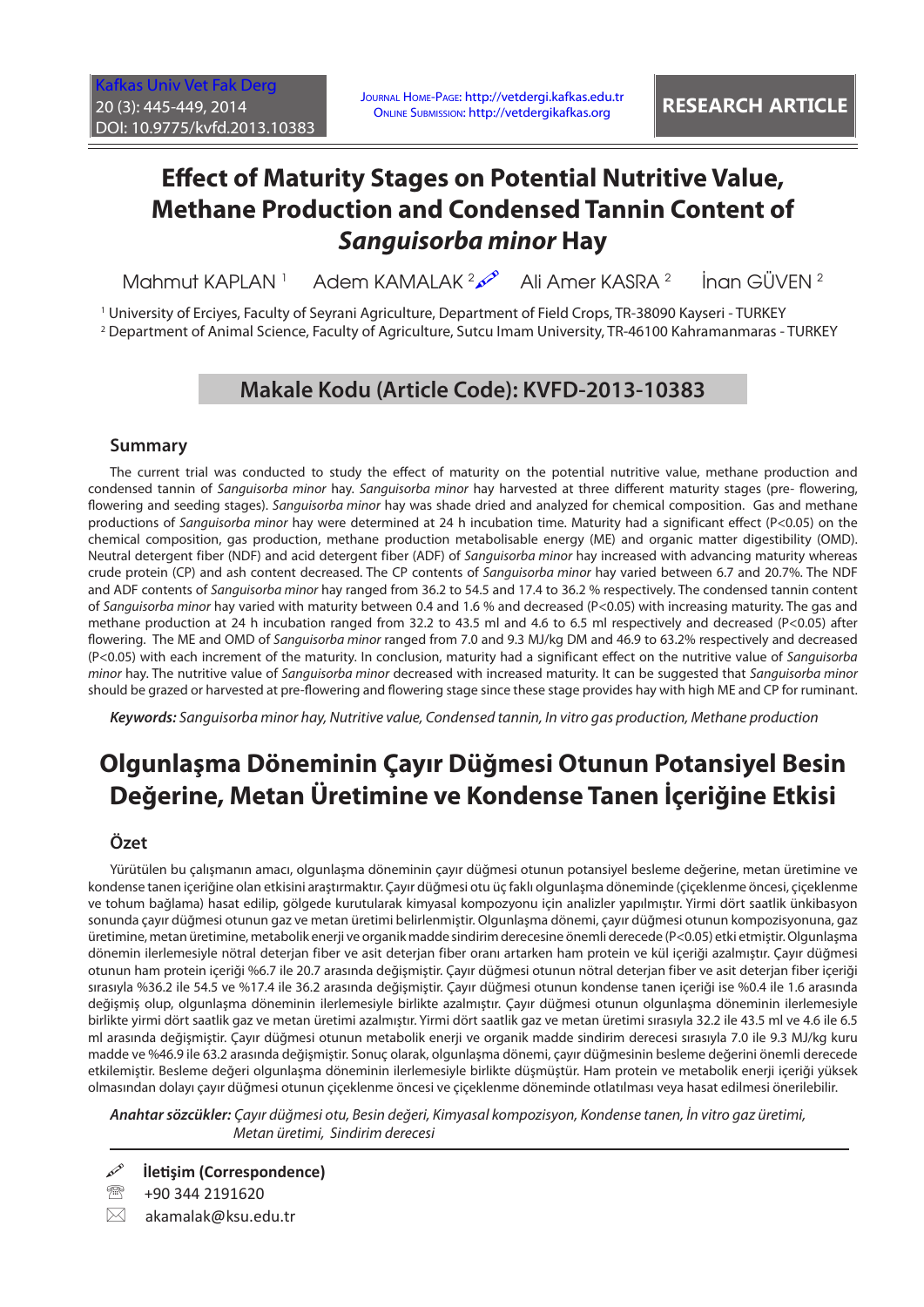#### **INTRODUCTION**

There are several factors affecting the nutritive value of forages. The maturity stage at harvesting is one of important factors affecting the nutritive value of forages. The pastures provide important forage for ruminant. Rangeland is commonly grazed goat and sheep to meet some nutrient requirement depending on quality of rageland as well as provide fibre to ruminant for chewing and rumination in Turkey [[1\].](#page-3-0) *Sanguisorba minor* a perennial plant of the family Rosaceous grow up to a length of 50-70 cm and is widely distributed the natural pasture of Turkey providing early grazing forage [\[2\].](#page-3-0) Although the nutritive value of many types of forages in the pasture harvested at different maturity is well established  $[3-6]$  $[3-6]$ , the information about the nutritive value of *Sanguisorba minor* hay with maturity is scarce. Accurate prediction of nutritive value of forages at different maturity stages allows nutritionist to meet specific animal requirements<sup>[7]</sup>.

Recently *in vitro* gas production technique with chemical composition have been widely used to evaluate the potential nutritive value of previously uninvestigated forages since *in vitro* gas production technique is quick, cheap, less time consuming [\[3-6\]](#page-3-0). In addition, *in vitro* gas production technique was used to screen the feedstuffs in terms of their methane reduction potential  $[8-11]$ . Methane production during rumen fermentation is one of important contributors to global warming $[12]$ .

The current trial was conducted to study the effect of maturity stage on the potential nutritive value, methane production and condensed tannin of *Sanguisorba minor* hay.

#### **MATERIAL and METHODS**

The experiment was carried out in University of Kahramanmaras Sutcu Imam, Faculty of Agriculture, and Department of Animal Science. The experimental protocols were approved by the Animal Experimentation Ethics Committee of University of Kahramanmaras Sutcu Imam, Faculty of Agriculture (Protocol No: 2013/03-3).

*Sanguisorba minor* plants were hand harvested at three maturity stages (pre-flowering (13.03.2013), flowering (15.04.2013) and seeding stages (07.05.2013) from three plots that established in completely randomized block design in 10x2 m plots in the experimental field in 2013 in Kahramanmaras, Turkey. Plant samples were shade dried and representative dry samples from each plot was taken to laboratory and milled in a hammer mill through a 1 mm sieve for subsequent analysis.

Dry matter (DM) content of *Sanguisorba minor* hay was analyzed by oven drying at 105°C 24 h. Ash content was determined by igniting the samples of *Sanguisorba* 

minor hay in muffle furnace at 525°C for 8 h. Nitrogen (N) content of *Sanguisorba minor* hay was measured by the Kjeldahl method [\[13\].](#page-3-0) Crude protein of *Sanguisorba minor* hay was calculated as N X 6.25. Neutral detergent fiber (NDF) of *Sanguisorba minor* hay was determined according to Van Soest and Wine [[14\]](#page-3-0) and ADF content of *Sanguisorba minor* hay were determined by the method of Van Soest<sup>[15]</sup>. Condensed tannin was determined by butanol-HCl method as described by Makkar *et al.*[[16\].](#page-4-0) All chemical analyses were carried out in triplicate.

*Sanguisorba minor* hay samples that were also milled through a 1 mm sieve were incubated *in vitro* rumen fluid in 100 ml calibrated glass syringes following the procedures of Menke *et al*. [\[17\].](#page-4-0) Rumen fluid was obtained from three fistulated Awassi sheep fed twice daily with a diet containing alfalfa hay (60%) and concentrate (40%) with a free access to water and mineral block. Rumen fluid was collected before morning feeding and filtered through four layers of cheesecloth under flushing with CO<sub>2</sub>. The rumen fluid was combined with buffered solution in the ratio of 1:2 respectively. Approximately 0.200 gram air dried samples of *Sanguisorba minor* hay samples was weighed into calibrated glass syringes which were prewarmed at 39°C. Then 30 mL rumen fluid-buffer mixture was transferred into each syringe. The glass syringes containing samples and rumen fluid-buffer mixture were placed in a water bath at 39°C. Gas production was measured at 24 h after incubation and corrected for blank and hay standard (University of Hohenheim, Germany).

ME (MJ/kg DM) content of *Sanguisorba minor* hay samples was calculated using equation of Menke et al.<sup>[\[17\]](#page-4-0)</sup> as follows:

ME (MJ/kg DM) =  $2.20 + 0.136$  GP + 0.057 CP, where GP = 24 h net gas production (ml/200 mg);  $CP =$  Crude protein

Organic matter digestibility (%) of *Sanguisorba minor* hay samples was calculated using equation of Menke *et al*. [[17\]](#page-4-0) as follows:

OMD (%) =  $14.88 + 0.889GP + 0.45CP + 0.0651 XA$ , where XA: ash content (%)

Methane gas content of total gas produced at 24 h fermentation was measured using an infrared methane analyzer (Sensor Europe GmbH, Erkrath, Germany)<sup>[18]</sup>. After measuring gas produced at 24 h incubation, gas samples was transferred into inlet of the infrared methane analyzer using the plastics syringe. The infrared methane analyzer displays methane as percent of total gas. Methane production (mL) was calculated as follows:

Methane production (mL) = Total gas production (mL)  $X$ Percentage of Methane (%)

All data obtained were subjected to analysis of variance (ANOVA) using the randomized completed block design.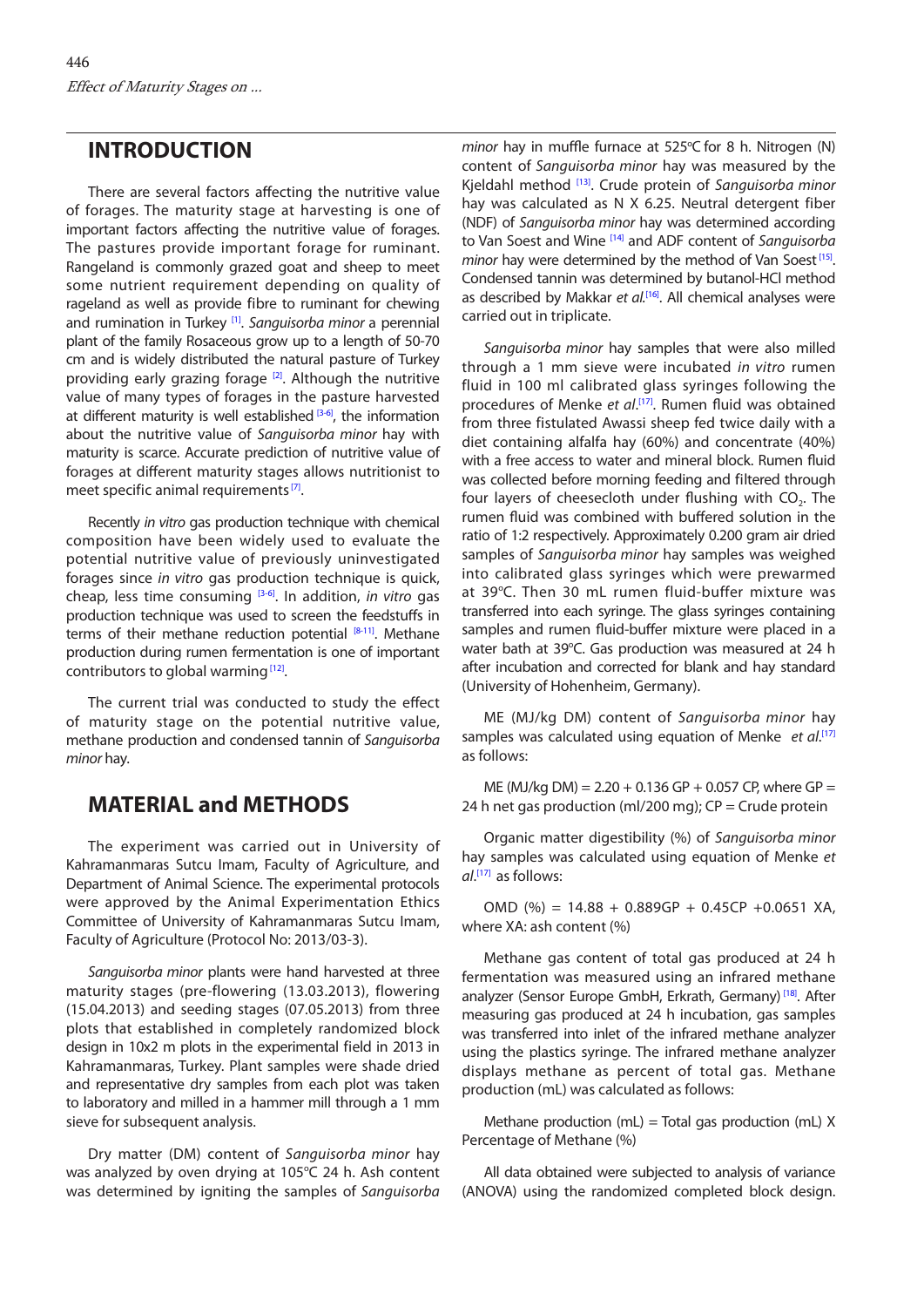Significance between individual means was identified using the Tukey's multiple range tests. Mean differences were considered significant at P<0.05.

### **RESULTS**

As shown in *Table 1* the maturity stage had a significant effect on the chemical composition of *Sanguisorba minor* hay. The NDF and ADF contents of *Sanguisorba minor* hay increased (P<0.05) whereas CP, ash and CT contents were decreased (P<0.05) with each increment of maturity stage. The DM content was similar (P>0.05) at fre-flowering and flowering stage, but was higher (P<0.05) at seeding stage. The DM, NDF and ADF contents varied between 22.6 and 33.7%, 36.2 and 54.5% and 17.4 and 36.2% respectively. On the other hand, CP, ash and CT contents varied between 6.7 and 20.7 and 0.5 and 1.6 % respectively.

As shown in *Table 2* the maturity stage had a significant effect on the gas production, methane production, ME and OMD of *Sanguisorba minor* hay. The gas and methane production at 24 h incubation ranged from 32.2 to 43.5 ml and 4.6 to 6.5 ml respectively and decreased (P<0.05) after flowering. The ME and OMD of *Sanguisorba minor* ranged from 7.0 and 9.3 MJ/kg DM and 46.9 to 63.2% respectively and decreased (P<0.05) with each increment of the maturity.

### **DISCUSSION**

The marked decrease in CP and increase in DM, NDF and ADF with advancing maturity was in accordance with the findings of others studies with various forage spices. Similar changes with maturity were also observed by Kamalak *et al.*<sup>[3]</sup> in *Gundelia tournefortii* hay, Kamalak *et al.*<sup>[\[4\]](#page-3-0)</sup> in *Sinapsis arvensis* hay, Kamalak and Canbolat [[6\]](#page-3-0) in *Trifolium angustifolium* hay, Kamalak *et al.*[\[19\]](#page-4-0) in *Trigonella kotschi* hay, Canbolat [\[1\]](#page-3-0) in *Convolvulus arvensis* hay*.* Decrease in CP content of hays due to advancing maturity is possibly due to a combination effect of decrease of CP in leaves and increase of stem content at the expense of leaves of hay samples advancing maturity. The protein content of stem is lower than that of leaves<sup>[20]</sup>. Daily reduction in CP was calculated by the difference between CP of hay obtained at pre-flowering and seeding stages, divided by the time (days) required to reach from pre-flowering to seeding stage. In the current study the reduction in CP content of *Sanguisorba minor* hay was approximately 2.54 g/kg/day. On the other hand the increase in NDF and ADF contents of *Sanguisorba minor* hay were 3.32 and 3.41 g/kg/day respectively.

CP content of *Sanguisorba minor* hay obtained in the current study was comparable with finding of Asaadi and Yazdi<sup>[[21\]](#page-4-0)</sup> who reported that CP ranged from

| <b>Table 1.</b> The effect of maturity stage on the chemical composition of Sanguisorba minor hay<br>Tablo 1. Hasat zamanının küçük çayır düğmesi otunun kompozisyonuna etkisi |                        |                   |                   |            |                     |  |  |  |  |
|--------------------------------------------------------------------------------------------------------------------------------------------------------------------------------|------------------------|-------------------|-------------------|------------|---------------------|--|--|--|--|
| <b>Nutrients</b><br>(%)                                                                                                                                                        | <b>Maturity Stages</b> |                   |                   |            |                     |  |  |  |  |
|                                                                                                                                                                                | <b>Pre-flowering</b>   | <b>Flowering</b>  | <b>Seeding</b>    | <b>SEM</b> | <b>Significance</b> |  |  |  |  |
| <b>DM</b>                                                                                                                                                                      | 22.6 <sup>b</sup>      | 24.9 <sup>b</sup> | 33.7 <sup>a</sup> | 1.06       | ***                 |  |  |  |  |
| <b>CP</b>                                                                                                                                                                      | 20.7 <sup>a</sup>      | 13.7 <sup>b</sup> | 6.7 <sup>c</sup>  | 0.37       | ***                 |  |  |  |  |
| Ash                                                                                                                                                                            | 8.7 <sup>a</sup>       | 7.5 <sup>b</sup>  | 6.5 <sup>c</sup>  | 0.15       | ***                 |  |  |  |  |
| <b>NDF</b>                                                                                                                                                                     | 36.2 <sup>c</sup>      | 49.2 <sup>b</sup> | 54.5 <sup>a</sup> | 0.93       | ***                 |  |  |  |  |
| <b>ADF</b>                                                                                                                                                                     | 17.4 <sup>c</sup>      | 29.8 <sup>b</sup> | 36.2 <sup>a</sup> | 0.82       | ***                 |  |  |  |  |
| <b>CT</b>                                                                                                                                                                      | 1.6 <sup>a</sup>       | 0.9 <sup>b</sup>  | 0.4 <sup>c</sup>  | 0.03       | ***                 |  |  |  |  |

b.<sup>c</sup> Row means with common superscripts do not differ (P<0.05); S.E.M.: standard error mean; DM: Dry matter %, CP: Crude protein, NDF: Neutral detergent *fiber, ADF: Acid detergent fiber, CT: Condensed tannin, \*\*\* P<0.001*

*Table 2***.** *The effect of maturity stage on the gas production kinetics, metabolisable energy and organic matter digestibility of Sanguisorba minor hay Table 2. Hasat zamanın Sanguisorba minor otunun gaz üretim parametrelerine, metabolik enerji ve organik madde sindirim derecesine etkisi*

| <b>Estimate</b><br><b>Parameters</b>                                                                                                                                         | <b>Maturity Stages</b> |                   |                   |            |                     |  |  |
|------------------------------------------------------------------------------------------------------------------------------------------------------------------------------|------------------------|-------------------|-------------------|------------|---------------------|--|--|
|                                                                                                                                                                              | <b>Pre-flowering</b>   | <b>Flowering</b>  | <b>Seeding</b>    | <b>SEM</b> | <b>Significance</b> |  |  |
| Total Gas (mL)                                                                                                                                                               | $43.5^{\circ}$         | 43.2 <sup>a</sup> | 32.2 <sup>b</sup> | 0.80       | ***                 |  |  |
| $CH4$ ( $mL$ )                                                                                                                                                               | 6.5 <sup>a</sup>       | 6.37a             | 4.6 <sup>b</sup>  | 0.05       | ***                 |  |  |
| CH4 % of Total Gas                                                                                                                                                           | 14.9                   | 14.8              | 14.4              | 0.26       | <b>NS</b>           |  |  |
| ME(MJ/KqDM)                                                                                                                                                                  | 9.3 <sup>a</sup>       | 8.8 <sup>b</sup>  | 7.0 <sup>c</sup>  | 0.11       | ***                 |  |  |
| OMD(%)                                                                                                                                                                       | 63.2a                  | 59.8 <sup>b</sup> | 46.9 <sup>c</sup> | 0.71       | ***                 |  |  |
| $\mathcal{A}$ , b.c. Downpane with common synorcripts do not diffor (D, O, O, C, E, M, etapdard error moan; N.S. Non-significant, sy age production rate (0.4); A; potential |                        |                   |                   |            |                     |  |  |

Row means with common superscripts do not differ (P>0.05); **S.E.M.:** standard error mean; **NS:** Non-significant, c: gas production rate (%); **A:** potential *gas production (mL), ME: Metabolisable energy (MJ/kg DM); OMD: Organic matter digestibility %, \*\*\* P<0.001*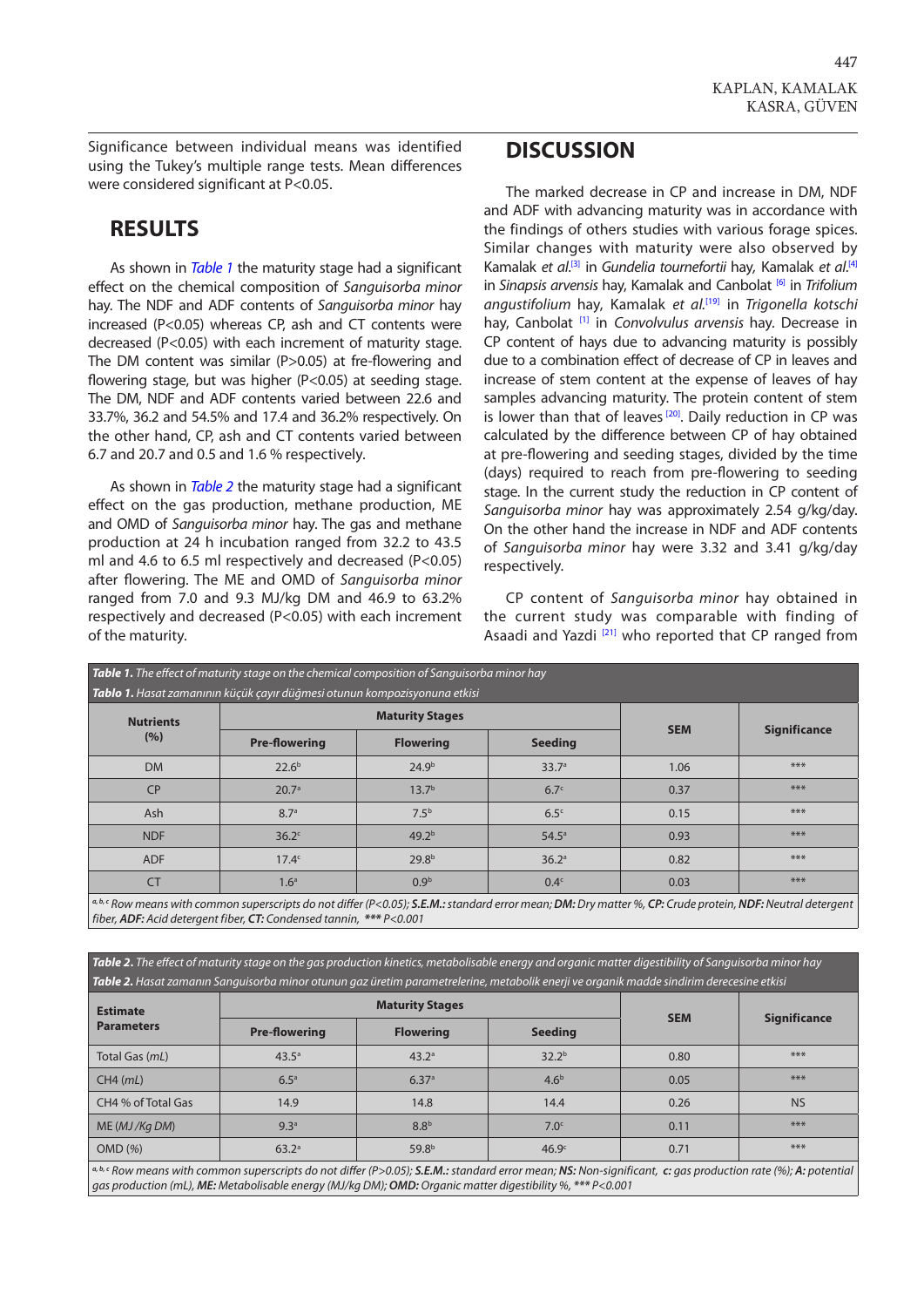<span id="page-3-0"></span>5.21 to 17.04% and decreased with maturity.

In the current study the reduction in CP of *Sanguisorba minor* hay estimated was considerably higher than those obtained by Minson<sup>[22]</sup> and Kamalak and Canbolat<sup>[6]</sup> who indicated that the average reduction in CP of several forages due to maturity ranged from 0.82 and 1 g/kg/day. On the hand, the reduction in the current experiment was in accordance with the findings of Kamalak *et al*. [\[19\]](#page-4-0) who reported that decline in CP due to maturity was 2.34 g/kg/day.

Condensed tannin had an important role in forages depending on the amount. Low level tannin (2-3% of DM) may have beneficial effect since the level tannin in diets prevent the CP from extensive degradation through formation of protein-tannin complexes [\[23\].](#page-4-0) On the other hand, high tannin level (5% of DM) in diets may result in the increased indigested CP due to excessive formation of tannin-protein complexes [[24\].](#page-4-0)

As can be seen from *Table 1*, the observed condensed tannin levels of *Sanguisorba minor* hay harvested at three maturity stages were low magnitude. Therefore, low condensed tannin of *Sanguisorba minor* hay seems to have a potential for beneficial effect when included into ruminant diets as it can increase rumen undegradable crude protein without decreasing digestibility.

The marked decreases in gas production, methane production, ME and OMD due to maturity were closely associated with increase in less digestible cell contents (NDF and ADF) and decrease in CP of *Sanguisorba minor* hay with maturity. As can be seen from the equation suggested by Menke et al.<sup>[17]</sup> OMD and ME values were estimated using the gas production and CP. The gas production is closely associated with the amount of fermented substrate in diets <sup>[25]</sup>. Therefore, decrease in fermentable fraction in forage with maturity due to increased cell wall contents that consist of less digestible carbohydrates resulted in less gas production. As a result, the decrease in gas production with maturity was inevitable. Similar observation with maturity were also obtained by Kamalak *et al*. [3] in *Gundelia tournefortii* hay*,* Kamalak *et al*. [4] in *Sinapsis arvensis* hay, Kamalak and Canbolat [6] in *Trifolium angustifolium* hay, Kamalak *et al*. [\[19\]](#page-4-0) in *Trigonella kotschi* hay Canbolat [1], in *Convolvulus arvensis* hay*.* 

Metabolisable energy content of *Sanguisorba minor* hay obtained in the current study was comparable with finding of Asaadi and Yazdi [[21\]](#page-4-0) who reported that ME content ranged from 5.54 to 9.96 MJ/kg DM and decreased with maturity.

Lopez et al.<sup>[[26\]](#page-4-0)</sup> suggested that the methane reduction potential of any feedstuffs can be estimated from the percentage of methane of *in vitro* gas production and the feedstuffs can be arbitrarily divided in three groups, low

potential (% methane in gas between >11% and ≤14%), moderate potential (% methane in gas between >6% and <11%), high potential (% methane in gas between >0% and <6%). Therefore *Sanguisorba minor* hay had no methane reduction potential since the percentage of methane for all three maturity stages is higher than %14.

In conclusion, maturity had a significant effect on the nutritive value of the forage of *Sanguisorba minor*. The nutritive value of *Sanguisorba minor* decreased with increased maturity. *Sanguisorba minor* should be grazed or harvested at pre-flowering and flowering stage since these stage provides hay with high ME and CP for ruminant.

#### **REFERENCES**

**1. Canbolat O:** Potential nutritive value of Field Bindweed *(Convolvulus arvensis* [L.\) hay harvested at three different maturity stages.](http://vetdergi.kafkas.edu.tr/extdocs/2012_2/331-335.pdf) *Kafkas Univ Vet Fak Derg,* 18 (2): 331-335, 2012.

**2. İpek A, Sevimay CS:** Effects of nitrogenous fertilization on forage yield components of garden burnet (*Sanguisorba minor* scop). *J Agric Sci*, 8 (4): 274-279, 2002

**3. Kamalak A, Canbolat O, Gurbuz Y, Erol A, Ozay O:** Effect of maturity stage on chemical composition, *in vitro* and *in situ* dry matter degradation of tumbleweed hay *(Gundelia tournefortii* L). *Small Rumin Res*, 58 (2): 149- 156, 2005.

**4. Kamalak A, Canbolat O, Gurbuz Y, Ozkan CO, Kizilsimsek M:** Determination of nutritive value of wild mustard, *Sinapsis arvensis*  harvested at different maturity stages using *in situ* and *in vitro*  measurements. *Asian-Austral J Anim Sci*, 18 (9): 1249-1254, 2005.

**5. Kamalak A:** Determination of potential nutritive value of *Polygonum aviculare* hay harvested at three maturity stages. *J Appl Anim Sci*, 38 (1): 69-71, 2010.

**6. Kamalak A, Canbolat O:** Determination of nutritive value of wild narrow-leaved clover *(Trifolium angustifolium)* hay harvested at three maturity stages using chemical composition and *in vitro* gas production. *Trop Grassland*, 44 (2): 128-133, 2010.

**7. Valente ME, Borreani G, Peiretti PG, Tobacco E:** Codified morphological stage for predicting digestibility of Italian ryegrass during the spring cycle. *Agron J*, 92, 967-973, 2000.

**8. Jayanegara A, Togtokhbayar N, Makkar HPS, Becker K:** Tannins determined by various methods as predictors of methane production reduction rumen potential of plants by an *in vitro* rumen fermentation system. *Anim Feed Sci Technol*, 150 (3-4): 230-237, 2009.

**9. Jayanegara A, Wina E, Soliva CR, Marquardt Kreuzer M, Leiber F**: Dependence of forage quality and methanogenic potential of tropical plants on their phenolic fractions as determined by principal component analysis. *Anim Feed Sci Technol*, 163 (2-4): 231-243, 2011.

**10. Thang CM, Winding S, Hang LT:** Effects of different foliages and drying methods on mitigation methane production based on cassava root meal using *in vitro* gas production. *J Anim Sci Technol,* 34, 40-50, 2012.

**11. Lin B, Wang JH, Lu Y, Liang Q, Liu JX:** *In vitro* rumen fermentation and methane production are influenced by active components of essential oils combined with fumarate. *Anim Physiol Anim Nutr*, 97 (1): 1-9, 2013.

**12. Lassey KR:** Livestock methane emissions from the individual grazing animal through national inventories to the global methane cycle. *Agr Forest Meteorol*, 142 (2-4): 120-132, 2007.

13. AOAC: Official Method of Analysis. 15<sup>th</sup> ed., pp.66-88. Association of Official Analytical Chemists, Washington, DC, USA, 1990.

**14. Van Soest PJ, Wine RH:** The use of detergents in the analysis of fibrous feeds. IV. Determination of plant cell wall constituents. *J Assn Offic Anal Chem,* 50, 50-55, 1967*.*

**15. Van Soest:** The use of detergents in the analysis of fibrous feeds. II. A